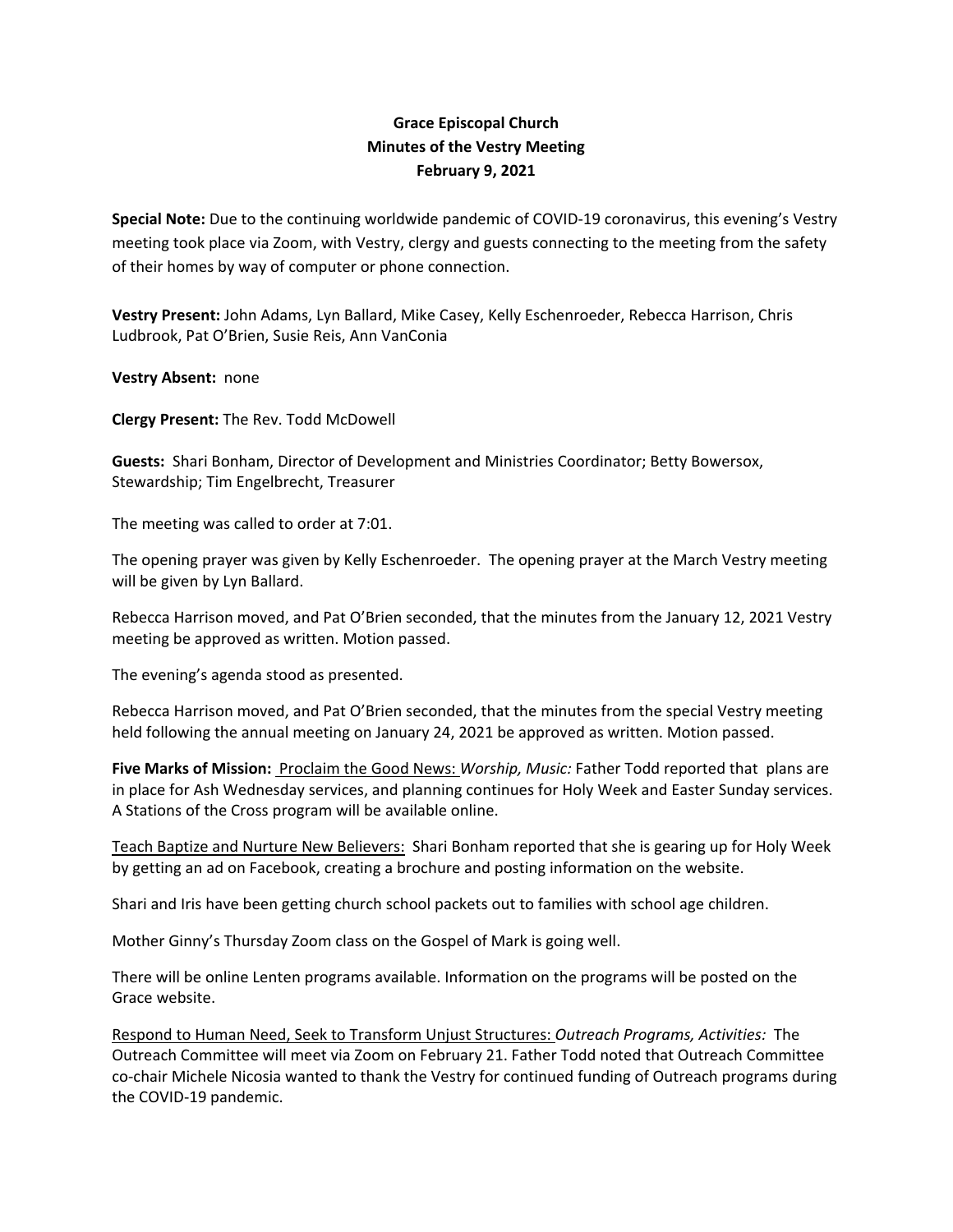Safeguard Creation: *Environmental Stewardship:* Junior Warden Rebecca Harrison reported that the installation of the air filtration system is complete. The nave and the rooms in the lower level beneath the nave will benefit from the new system, which will remove many contaminants from the air.

Ministries of Governance, Administration, Stewardship and Facility: *Financial Report:* Tim Engelbrecht provided the Vestry with a copy of the financial report for the month ending January 31, 2021. He gave an abbreviated, non‐quarterly oral report.

*Our Journey Continues:* Tim provided the Vestry with an up to date report on the Our Journey Continues capital campaign, including balances that can be distributed to the appropriate accounts. Pat O'Brien moved, and Kelly Eschenroeder seconded, that the following distributions of capital campaign funds be made:

\$10,161.03 to Legacy Fund – Outreach \$10,161.03 to Capital Reserve Debt Reduction Account \$71,127.21 to Legacy Fund – Building and Grounds Motion passed.

*Parochial Report:* The Vestry was provided with a copy of the 2020 Parochial Report. Some typographic errors were noted in the text at the end of the report. Lyn Ballard moved, and Ann VanConia seconded, that the Vestry accept the Parochial Report for the year ending December 31, 2020 with corrections to be made in the text at the end of the report. Motion passed.

*Checking account signers:* Pat O'Brien moved, and Lyn Ballard seconded, that the following people be authorized as signers on the operating checking account held at Midwest Bank: Todd McDowell, Rebecca Harrison, Mike Heyer, Tim Engelbrecht, Dick Entenmann, Chris Ludbrook Motion passed.

**Junior Warden Report**: *Spire Project:* Junior Warden Rebecca Harrison reported that she has requested that the City of Kirkwood close out the building permit for the St. Matthews spire job. *Commissary Update:* Rebecca noted that the work on clearing out the archives and church school storage rooms has been fantastic. The cleanout will make space for refrigerators, freezers and shelves for those who rent commissary space.

Vestry members have received a draft copy of the commissary kitchen lease. Father Todd asked Vestry members to get any suggestions for additions or clarifications to the lease to him within the next ten days. The Vestry will approve the lease at the March meeting. Once the lease is approved, Ron Gaus can begin finding renters.

Lyn Ballard is working on a question and answer document for the parish regarding the commissary kitchen. She noted that the document can be changed if additional questions come up.

*New Lab School Lease:* The new five year lease for the Lab School will begin on July 1. The Lab School must receive a draft of the lease by March 1. One change made to the lease is to hold the upcoming year's rent at the rate currently being charged. There is also very specific language regarding storage and new tenants coming to the building. The Vestry approved submitting the draft lease to the Lab School.

**Senior Warden Report:** *Updated Call List:* Chris Ludbrook will get a new contact list out to Vestry members so Vestry members can make contact with parishioners.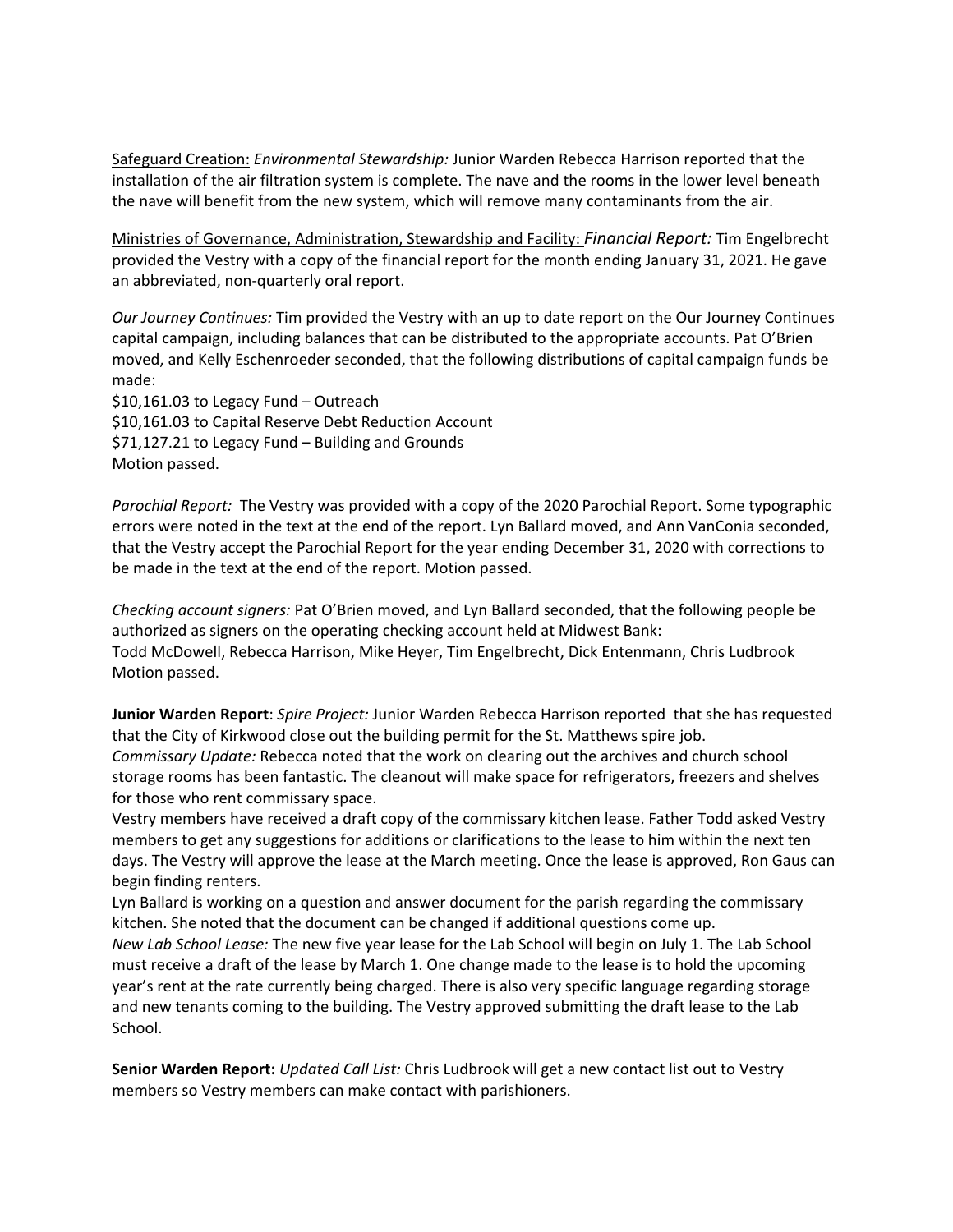*Thinking About A Full Return:* Chris asked Vestry members to think about what church will look like when church fully reopens. Father Todd hopes that the "new normal" will begin in the fall. Shari Bonham hopes to find some guidelines for a return to church from Invite, Welcome, Connect.

**Report of the Rector:** Father Todd thanked those Vestry members who were able to sign up for the CEEP pre‐conference meeting. Vestry members are attending the meeting virtually, in lieu of the annual Vestry retreat.

The Diocese will facilitate online anti‐racism training sessions. Sessions will be held on Saturdays in March. Information about the program will be available on the Diocese and Grace Church websites. Lyn Ballard moved and Pat O'Brien seconded, that the Vestry accept the appointments of Sue Nixon as Clerk of the Vestry and Tim Engelbrecht as Treasurer for the current year. Motion passed. The Standing Committee is planning a leadership conference titled "Vestry University", to be held on March 6, 2021.

The evenings meeting concluded with a reading of Compline.

Pat O'Brien moved and Susie Reis seconded that the meeting adjourn. Motion passed. The meeting adjourned at 8:42.

Respectfully submitted

Sue Nixon Secretary of the Vestry